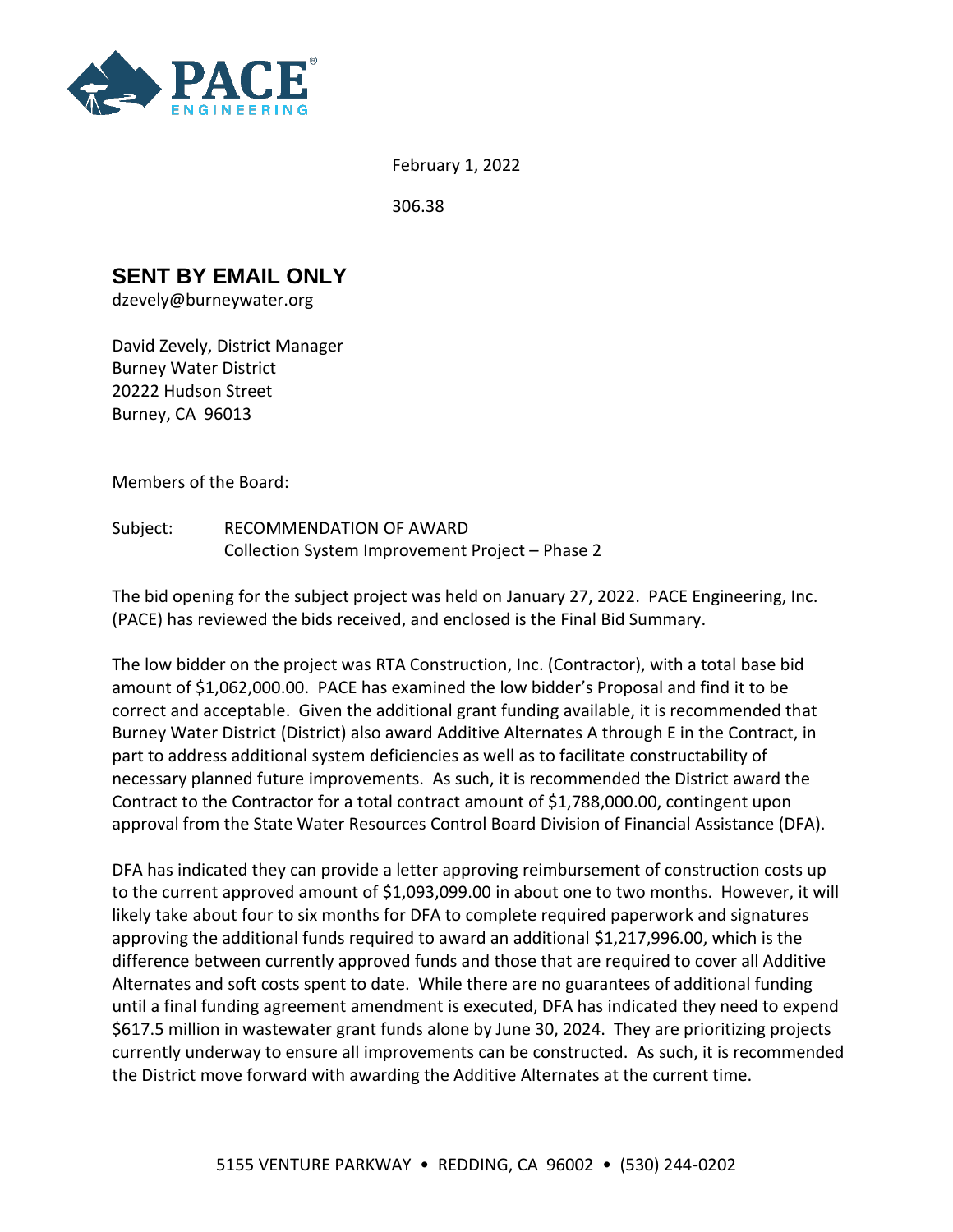Burney Water District **February 1, 2022** Page 2 306.38

Once PACE is notified that the District Board has approved awarding the subject project, a Notice of Award will be sent to the Contractor, together with Agreement and Bond forms. Instructions will be included for the Contractor to sign and complete the necessary documents and return them to PACE for review. PACE will then forward them to the District for signature, which will constitute execution of the Contract.

Sincerely,

 $mcf$ ann

Laurie McCollum, Project Manager

LM/WM

Enclosure

c w/ enc: Stephanie McQuade, Burney Water District, smcquade@burneywater.org M:\Jobs\0306\0306.38 Collection System Improvement Project - Phase 2\Phase 2b SDC\15 Award\06 Award\Recommendation of Award Letter.docx